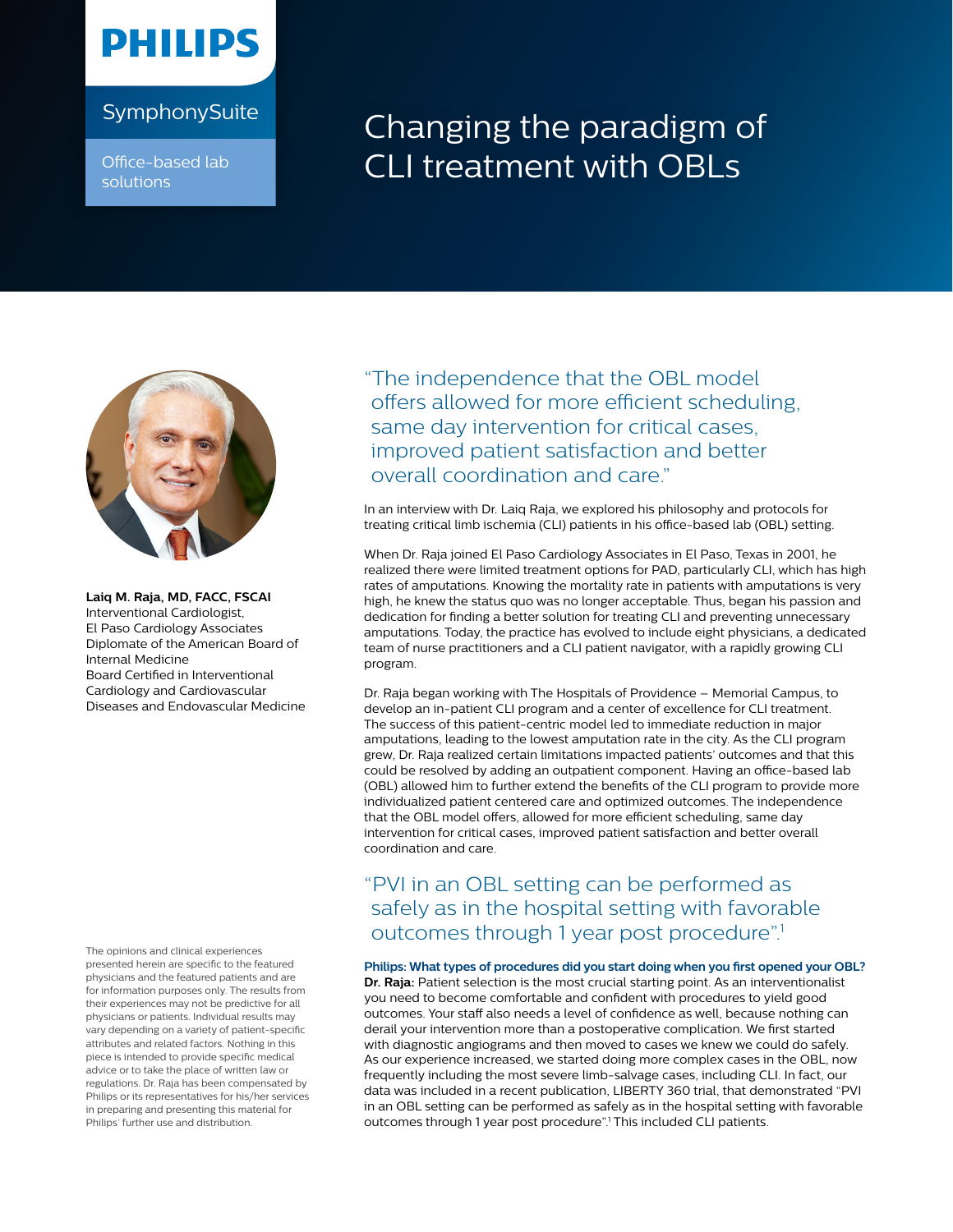#### **Philips: How did you start a CLI program in your OBL?**

**Dr. Raja:** CLI is a complex disease, which requires a collaborative team approach in order to achieve the best outcomes for the patient. You must have a group of dedicated physicians in an interdisciplinary model, who work together to provide coordinated care that addresses all aspects of wound healing.

[We started our CLI program](http://phi.2.broadcastmed.net/videos/how-to-be-a-successful-cli-expert) by working closely in collaboration with the physicians who were already referring vascular patients to our practice. These physicians seemed committed to limb salvage and optimal outcomes, so incorporating them into this type of team network was an easy transition. We had many educational dinners and events to introduce a new way of management for these difficult patients; in essence a paradigm shift in how we treat patients with PAD and CLI. As we interacted and created close channels of communication, we would take each opportunity to share new information and data with our partners.

All this was streamlined by introducing a point person, or navigator, to help keep everyone on the same page. [Lorie](https://resource.philipseliiteacademy.com/videos/cli-navigator)  [Henderson is our navigator](https://resource.philipseliiteacademy.com/videos/cli-navigator) and she makes sure that the team knows the treatment plan and is in close communication for disseminating results and next steps, as well as assists in coordinating procedures, appointments, follow ups and surgical plans so the patient's care is optimized. Having our own OBL has made this process much easier, as we can add patients to our office schedule and cath lab schedule when needed and there is very little bureaucracy involved. If a physician calls the navigator with an urgent issue, a patient can be seen the same day and triaged quickly. This allows us to manage the care and make quick decisions for the best treatment plan for each patient. We can quickly assess whether a patient can be managed through outpatient procedures or whether they need to be admitted, in which case we direct admit our patients with the help of a hospitalist partner, who assists us in the inpatient management. The hospitalist ensures that our plan is followed and all the care is optimized with the proper disciplines and referrals.

#### **Philips: What are the benefits to patients of this OBL treatment setting?**

**Dr. Raja:** There is much more convenience to the patient, by eliminating the hospital admission process, which could take several hours. Additionally, patients receive personalized care by a member of our staff. There is also the avoidance of acquiring a hospital-related infection with the benefit of a same day discharge, all while providing the same level of care regardless of setting.

#### **Philips: How about economics? Is there a difference in cost to patients or the healthcare system?**

**Dr. Raja:** There is a significant cost savings associated with treating CLI patients in the office-based lab setting. The potential for inpatient cost is extensive when you factor in a 4-5 day hospitalization, as well as all the ancillary cost associated with inpatient care. The lack of continuity and coordination often times leads to additional days and the potential for further hospital-acquired complications.

In the office-based lab setting co-pays could be more manageable and payment arrangements made available for the convenience of the patient. In turn, the continuity of care is more personalized, while providing the same quality of care with significant cost savings to the patient and healthcare system. Most issues can be managed outpatient using home-health nurses and partnering with podiatrist, infectious disease specialists and primary care physicians, to coordinate

the necessary care. This translates into further savings when factoring the decrease in ER visits and readmissions that a coordinated CLI program can provide.

#### **Philips: Technology changes constantly. As a privately owned OBL, do you have access to these innovations for your patients?**

**Dr. Raja:** It is my personal belief that patients deserve the best possible outcome, regardless of setting. As the medical industry evolves and better devices are made available that enhance outcomes, we trial and test them both in the hospital and in the OBL. If we feel collectively as a team that they produce a better outcome for the patient, then we adopt them.

Additionally, we have an outstanding working relationship with our industry partners, and are fortunate enough to have devices tested and trialed here in our OBL. Being a standalone operation reduces the bureaucracy and having a dedicated research team to collect and transmit our data makes our OBL an ideal location for clinical trials. Thus again, enhancing the outcomes for our patients.

#### **Philips: What kind of treatment techniques do you perform in your OBL?**

**Dr. Raja:** We begin by doing our diagnostic angiogram via a radial artery approach, which helps to prevent bleeding complications. Similar to our belief in technology, our treatment algorithm does not change in the OBL either. We know through clinical research, that patients with CLI will present with multi-segmental occlusions that many times require multiple access points. We usually begin our interventions in the standard antegrade fashion. As we encounter these difficult and challenging CTOs, we quickly change our strategy, and switch to a retrograde option, usually from a distal tibial vessel accessed under ultrasound.

This strategy helps reduce the case time, the amount of contrast used and operator fatigue. Through this combined approach, antegrade and retrograde, we have elevated our CTO crossing rate well above 90%. Once in recovery, our nurses and techs are well trained on how to obtain hemostasis on femoral, radial and tibial punctures, avoiding any post procedure complications.

#### **Philips: Why is CLI education so important?**

**Dr. Raja:** CLI education is crucial, as we must increase awareness of CLI treatment options both to patients and providers alike. Podiatrist, ED, wound care and primary care physicians may not be aware of what options are available for treating patients with such advanced disease. The first option often offered to patients with CLI (RCC 5/6) is major amputation. This is where we must focus educational efforts to prevent amputation. These physicians are often at the front lines, so the more rapidly they can identify and refer these patients for appropriate treatment, the better the outcomes are likely to be. I am committed to ongoing education in our community to advance the treatment of CLI and provide better care for our patients. I provide training in many ways to include one-on-one training, through proctoring courses held monthly in our OBL and routinely presenting at local, national and international medical conferences. I have trained over 300 physicians nationwide and am actively involved in many clinical trials to advance the treatment of CLI. This has led to greater credibility and has made us a preferred site for ongoing research in the field of CLI treatment.